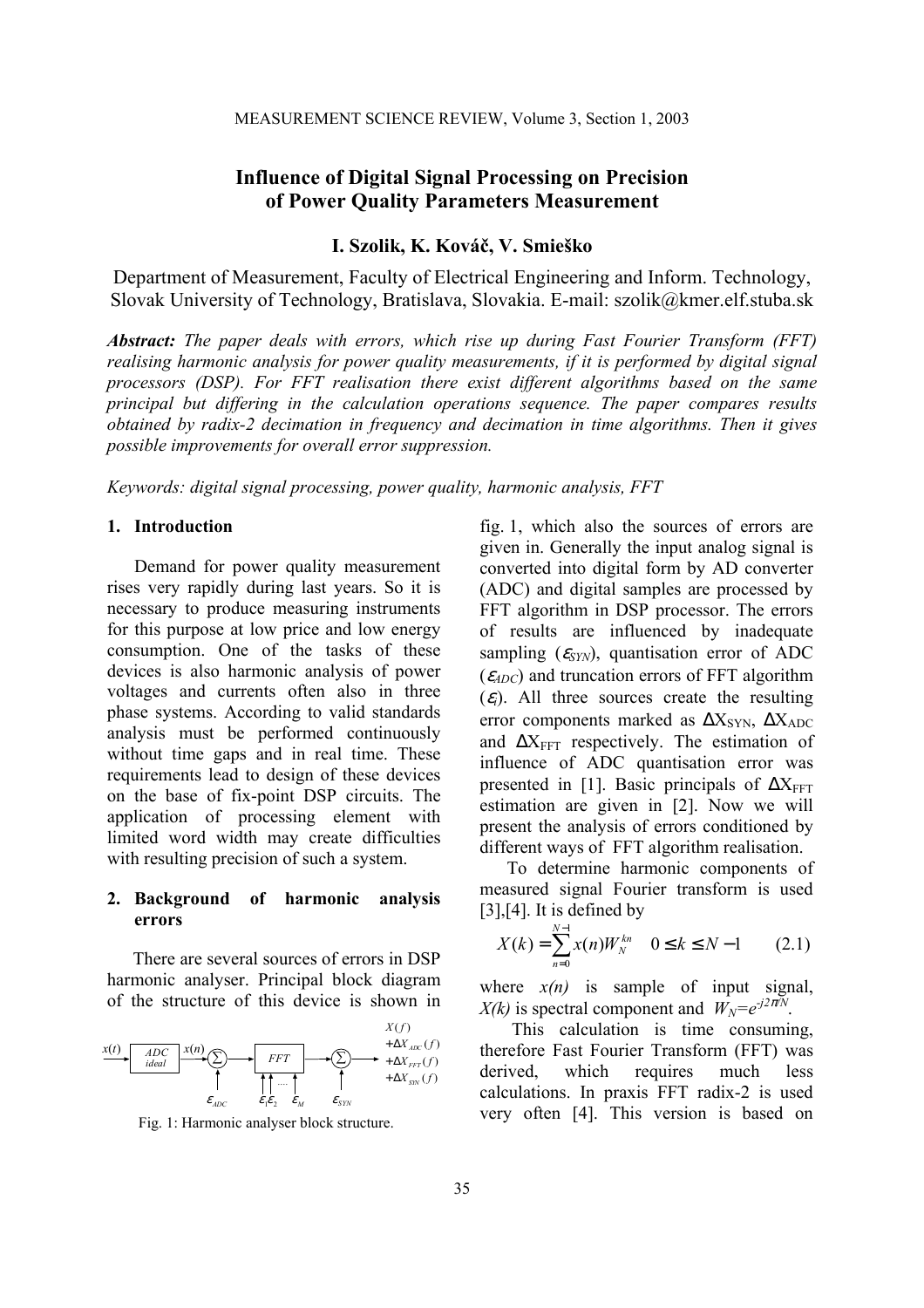splitting the data sequence into two halves. Input data sequence may be split in time domain according to:

$$
X(k) = \sum_{m=0}^{N/2-1} x(2m)W_N^{2mk} + \sum_{m=0}^{N/2-1} x(2m+1)W_N^{(2m+1)k}
$$
\n(2.2)

This procedure is called decimation in time (DIT). The second way of data sequence splitting is given by:

$$
X(k) = \sum_{m=0}^{N/2-1} x(m)W_N^{mk} + \sum_{m=N/2}^{N} x(m)W_N^{mk}
$$
 (2.3)

This is called decimation in frequency (DIF).

 By rearranging of operation steps in (2.2) and (2.3) we may get so called FFT butterflies, which show the data flow in elementary operation for both types of data decimation.



Fig. 2: DIT FFT butterfly.



Fig. 3: DIF FFT butterfly.

In case that all operands are in discrete form we may express them in forms:

$$
a = \overline{a} + \Delta a \quad b = \overline{b} + \Delta b \quad W = \overline{W} + \Delta W \quad (2.4)
$$

and the results of operations:

$$
A = A + \Delta A \quad B = \overline{B} + \Delta B \tag{2.5}
$$

where  $\overline{a}$ ,  $\overline{b}$ ,  $\overline{W}$ ,  $\overline{A}$ ,  $\overline{B}$  represent correct values, <sup>∆</sup>*a,* ∆*b,* ∆*W* are errors due to quantisation of butterfly input data and ∆*A* and ∆*B* are butterfly result errors. The last ones may be estimated by error transfer theory. For DIT they will be

$$
\Delta A = |\Delta a| + |\Delta b \overline{W}| + |\overline{b} \Delta W|
$$
  

$$
\Delta B = |\Delta a| + |\Delta b \overline{W}| + |\overline{b} \Delta W|
$$
 (2.6)

and for DIF they will be

$$
\Delta A = |\Delta a| + |\Delta b|
$$
  
\n
$$
\Delta B = |\Delta a \overline{W}| + |\Delta b \overline{W}| + |(\overline{a} - \overline{b}) \Delta W|
$$
\n(2.7)

If we compare both groups of formulas we will see, that errors are different for DIT a DIF realisations of FFT. We may suppose that DIF gives us result with lower errors. Further we will try to approve this assumption by FFT data flow simulation.

# **3. Errors due to Fix-Point realisation**

For verification of expected properties we have created mathematical model of real fixpoint DSP algorithm of both types of FFT calculations. Our model simulates 16-bit fixpoint processor with 16-bit arithmetic unit and 32-bit multiply accumulator. So its resolution is  $LSB = 2^{15}$ . If we want to obtain valid results we had to create model with optimal realisation of FFT procedure from the point of view of numerical truncation errors.

To express errors of whole fix-point FFT calculations procedure, we used as a reference FFT spectrum values calculated by 32-bit floating point arithmetic. For this arithmetic the difference between DIF and DIT lies on level of 2.0e-15. We see that this value is much lower than fix-point resolution and errors. Then errors of FFT spectrum were calculated by formulas:

$$
ERR_{DIT}(k) = Y_{XDIT}(k) - Y(k)
$$
  
 
$$
ERR_{DIF}(k) = Y_{XDIF}(k) - Y(k)
$$
 (3.1)

where  $X_{XDT}(k)$  is amplitude frequency spectrum calculated by fix-point DIT FFT procedure and *XXDIF(k)* is amplitude frequency spectrum by fix-point DIF FFT.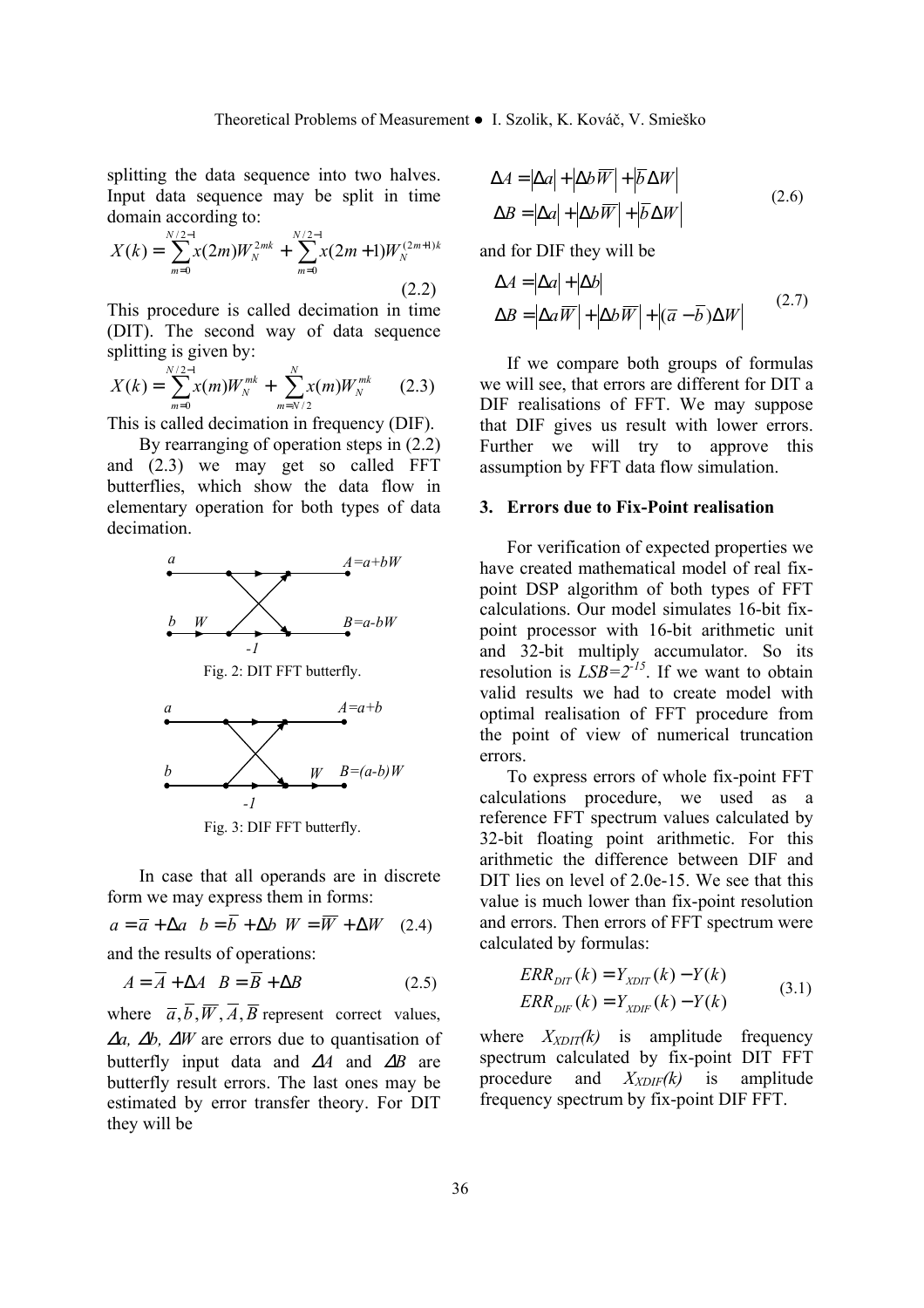For the first tests we used 256 samples of one period of harmonic signal with 0,8 FS amplitude. The error spectra of both



Fig. 4.: Amplitude errors generated by DIT and DIF realisation of FFT procedure.

procedures are shown in fig. 4, in which one can see:

- DIT algorithm gives almost symmetrical error spectrum, but errors of separate harmonics are larger than errors of DIF calculation. For DIT the maximum error is as high as 14 LSB, while for DIF it is only 6 LSB.
- DIF error spectrum is not symmetrical. The errors of harmonics are lower in the second half of spectrum than in the first half.

These results verify our expectation resultant from (2.6) and (2.7).



Fig. 5: Real current signal and first 50 harmonics of its FFT spectrum.



Fig. 6: Errors of harmonics by DIT and DIF realisation of FFT.

In praxis clear harmonic signal is present in power network only very rarely. Obvious wave-shapes of current waves are similar as is shown in fig. 5 (diode) and 7 (triac). In their upper part one can see time waveforms and in lower parts corresponding spectra of first 50 harmonics.

Graphical representations of amplitude errors are shown in fig. 6 and fig. 8 respectively. Also in this case the diagrams approve our expectation, according which DIF gives better results than DIT.



Fig.7: Real example of voltage signal and its

### **4. Possible improvements**

When we considered the symmetry of magnitude DFT spectrum and non-symmetric dependence of errors shown in figures 4, 6 and 8 as well as the fact, that errors have both